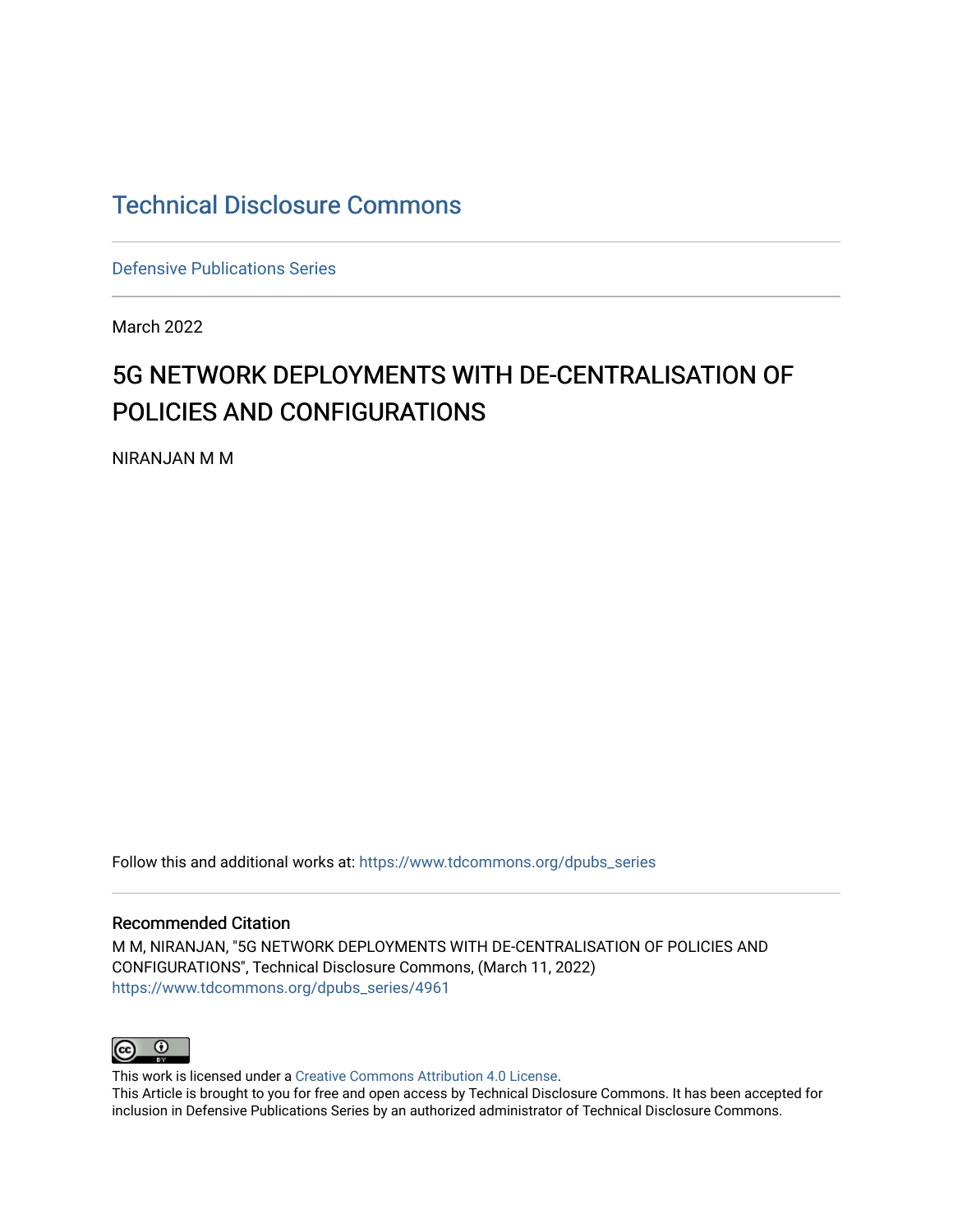#### M M: 5G NETWORK DEPLOYMENTS WITH DE-CENTRALISATION OF POLICIES AND CON

# 5G NETWORK DEPLOYMENTS WITH DE-CENTRALISATION OF POLICIES AND CONFIGURATIONS

## ABSTRACT

5G network deployment comprises of multiple AMFs, SMFs, UPFs, gNodeBs etc., intended to provide collaborative services such as network slicing, session management, roaming, load balancing etc.,. These 5G network deployments being large, configuring individual AMFs, SMFs etc., in such large system is difficult. Presented herein are techniques to incorporate 5G network deployments with authenticated distributed ledger to securely store the configuration and subsequent configuration changes (keep only changes from the previous one, using dictionary method: key-value pair to identify the difference), so that AMF configuration can be shared across AMF Set or AMF Region. Further, access to the ledger is based on different criteria such that configurations can be shared with-in or across AMF Regions.

## DETAILED DESCRIPTION

5G network deployment comprises of multiple AMFs (identified using Globally Unique AMF Identifier [GUAMI]), SMFs, UPFs, gNodeBs etc., intended to provide collaborative services such as network slicing (eg., URLLC, eMBB), session management, roaming, load balancing etc.,. AMF configurations are being done through centralised management system (e.g., RAN EMS). AMF configuration mainly includes PLMN identifier, NSSAI (slice ID, slice type information) along with configurations required to communicate with SMF, NSSF, PCF etc., Also AMF typically queries the 5G Service-Based Architecture's Network Repository Function (NRF) to discover and select available SMF instances. SMF configurations are done through SMF Operations (Ops) Center. SMF configuration mainly includes the NRF profile data configuration, the externally visible IP addresses and ports etc., In addition, need to configure other elements of 5G deployment for the whole network to be up and functional.

These 5G network deployments being large, configuring individual AMFs, SMFs etc., in such large system is difficult. Also AMFs should be horizontally as well as vertically scalable to handle the massive UE scale. For horizontal scaling, AMFs would run multiple UEMgr processes (to handle UE state machine and database) based on the resource availability. For vertical scaling, AMFs (on an appliance or virtual or containerised instance) would form cluster with role as Master and Slave. One of the AMF would be elected as Master using consensus algorithm. Master is the point of contact for all configurations, policies, image management, config backup and recovery, load balancing of UEs across Slave devices.

The 5G core network will contain multiple logically separated network slices. Each slice has a specific network topology, network function, and resource allocation model. If manual configuration is used for network planning and deployment, operators' O&M system will potentially face a huge number of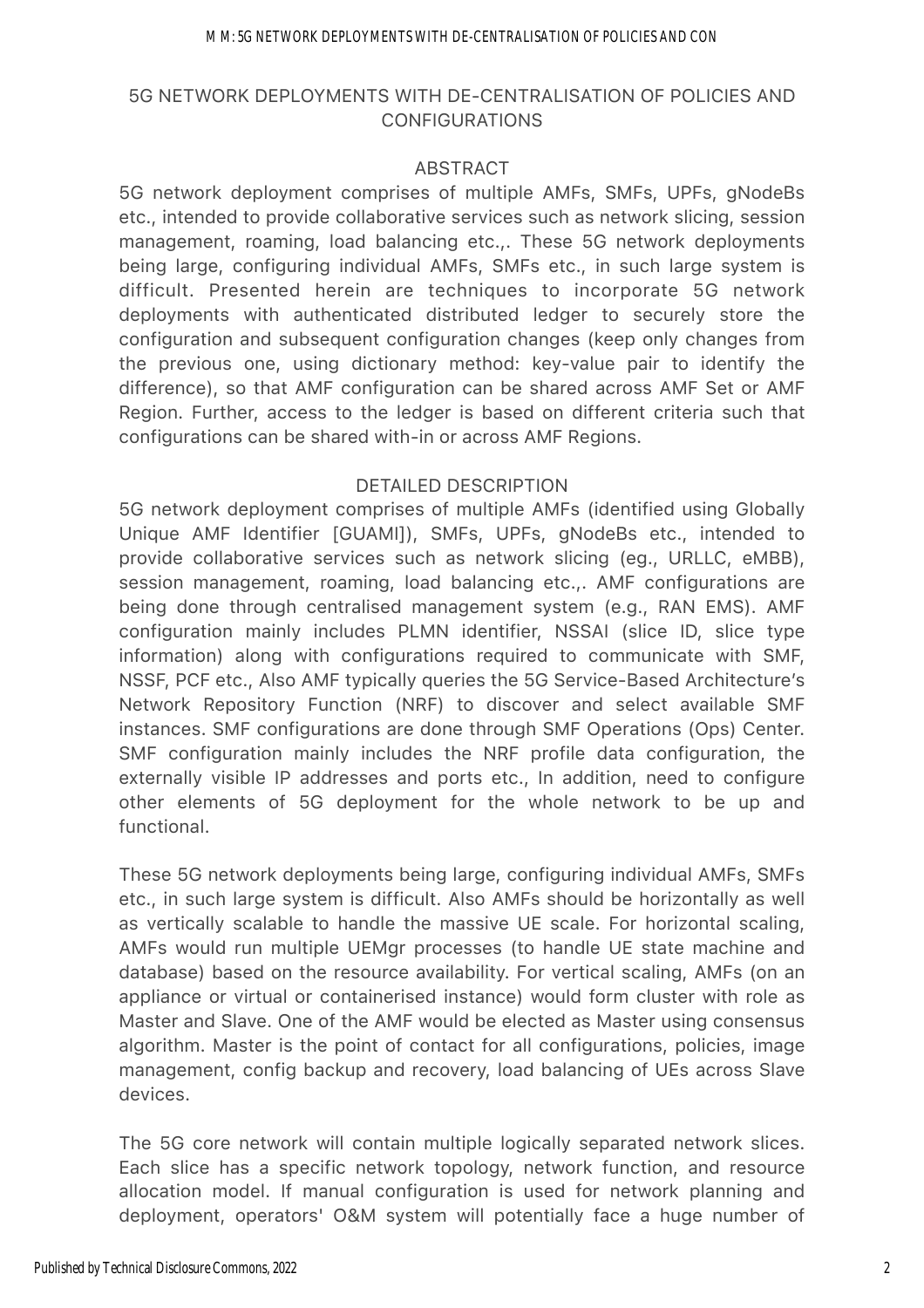significant challenges and also manual configurations will significantly increase OPEX.

As such, there is a need for a mechanism to incorporate secure and optimised techniques to distribute configurations in 5G network deployment and also as part of this technique we should track who, what and when a configuration change occurred. In addition, mechanism should address issue with new AMF addition, replacement due to hardware failure and allowing the cluster to selfconfigure the new AMF without the need for external 3rd party systems.

The techniques presented herein propose to incorporate 5G network deployments with authenticated distributed ledger (private blockchain) to securely store the configuration and subsequent configuration changes (keep only changes from the previous one, using dictionary method: key-value pair to identify the difference), so that AMF configurations can be shared across AMF Set or AMF Region. Further, access to the ledger is based on different criteria such that configurations can be shared with-in or across AMF Regions.

The AMFs in the AMF Region form a group to construct a private blockchain. Then all configuration actions are stored in the created private blockchain (also called as HyperLedger). This would allow an accurate tracking of how, what and when the configurations are changed. The distributed nature of HyperLedger remove the need to store the whole configuration on the centralised server. In case of centralised method, they need to have high availability to handle failure cases (i.e., apart from storing on the centralised server, need to take backup outside the deployment as well).

Most of the devices has Plug and Play (PnP) agent integrated into it, and is applicable even to AMF/SMF in the 5G deployment, which plays a role in the initial configuration of the devices. PnP server would be running on the device configuration management system (viz., it could be RAN EMS or a cluster master) run a lightweight blockchain client to update device configuration changes and record the information about the changes in authenticated HyperLedger which is distributed across the 5G deployment. PnP agent (aka PnP Client) running on the devices (viz., AMF/SMF) would also run lightweight blockchain client to fetch configuration from the HyperLedger.

Advantages of using PnP agent is that it is already there in most of the devices, so requires less adoption issue and it works with configuration management system (running PnP Server) to extract or push any configuration changes to the devices.

PnP agent is well integrated with device security framework for initial onboarding. This can be leveraged for securing blockchain client certificate information in the device. Devices can use ACT2 chip which is a tamper-proof HW chip used for storing the certificates. Blockchain client running on the AMF/ SMF authenticates itself using SUDI certificate (viz., signed with Root CA) stored in the ACT2 chip to prevent malicious devices from writing to the blockchain or even reading from the blockchain which is a requirement to use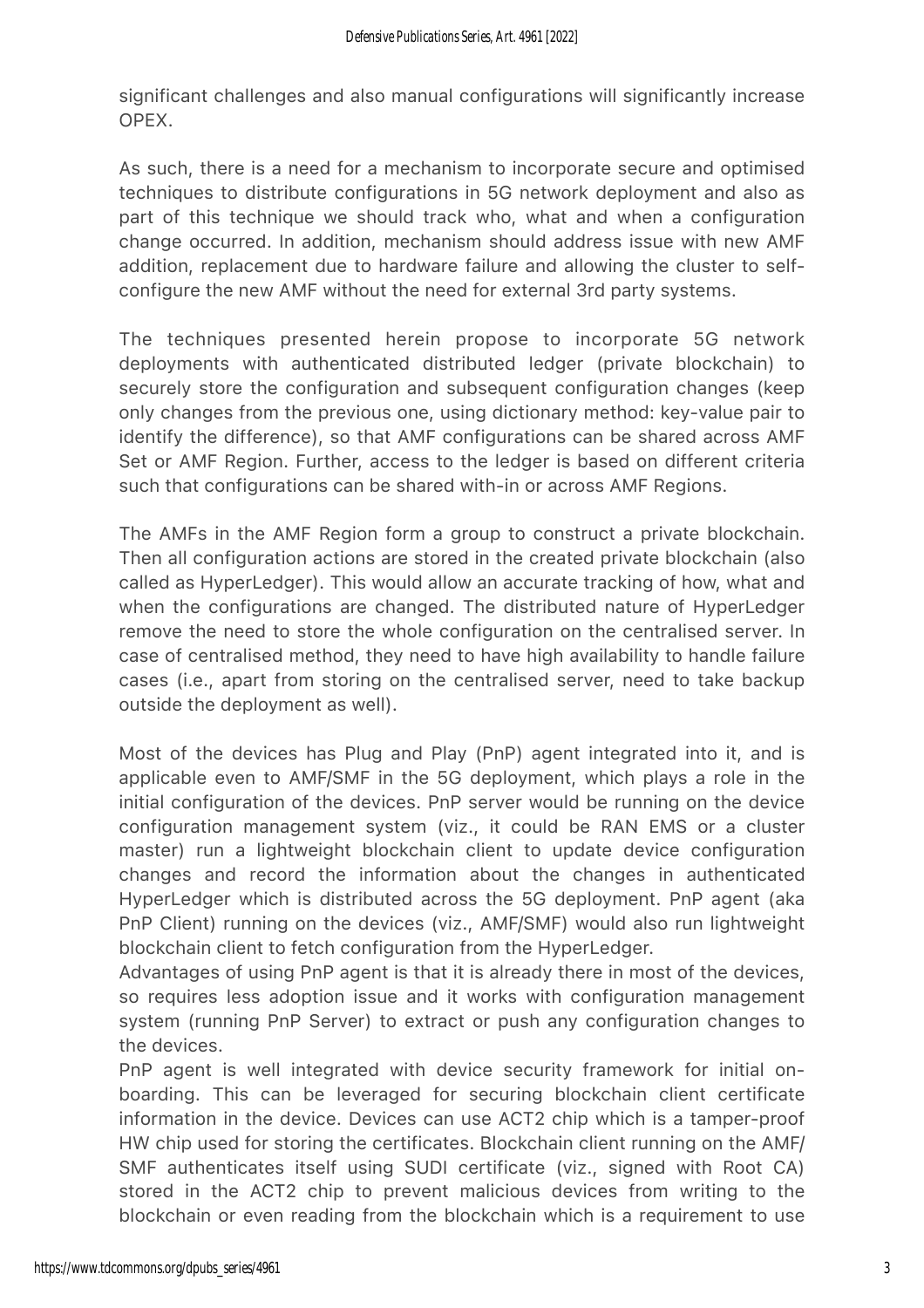Authenticated HyperLedger. In case of virtual/container instances, similar security is provided by vTPM (or virtual Trusted Anchor Module [vTAM]).

The following steps illustrate the technique presented to de-centralisation of policies and configurations in 5G deployments:

- Consider 5G deployment comprises of multiple AMF Regions which inturn have multiple AMF Sets.
- All the AMFs register with the private blockchain with specific services which they are interested, so that they can access the authenticated HyperLedger provided for that service.
- HyperLedger is a permission blockchain framework that provides privacy and confidentiality.
- All configurations are done on the configuration management system (RAN EMS or an AMF cluster master) run a lightweight blockchain client to update device configuration changes and record the information about the changes in authenticated HyperLedger.
- All the AMFs would fetch configurations/policies/slice information from the Authenticated HyperLedger by running lightweight blockchain client.
- Same thing holds good for other 5G network elements such as SFM/ PCF etc.,
- For adding new AMF to the AMF Region (or AMF cluster): Only after authenticating with the private/permissive blockchain, access is allowed to the HyperLedger to get initial config as well as sub-sequent "config diff" as per the registered service and apply all configuration in-order.
- For Return Merchandise Authorization (RMA) of AMF: New AMF authenticates using SUDI certificate (stored in TPM/vTPM) and register required service(s) with the private blockchain and get all relevant configuration based on the registered service and apply.

The techniques presented herein have several advantages, includes:

- Distributed secure storage of the configurations.
- Storing only the modified config changes in the Blockchain.
- Avoids having one-to-one secure communication channel between AMF and device management device (e.g., RAN EMS or cluster master) for sharing the configuration.
- Easy to track individual changes done and by whom.
- Authenticated way of accessing private Blockchain using device specific SUDI certificate stored in the ACT2 chip. Hence prevent malicious devices from writing to the blockchain or even reading from the blockchain.
- Isolated networks from the internet are unable to take advantage of